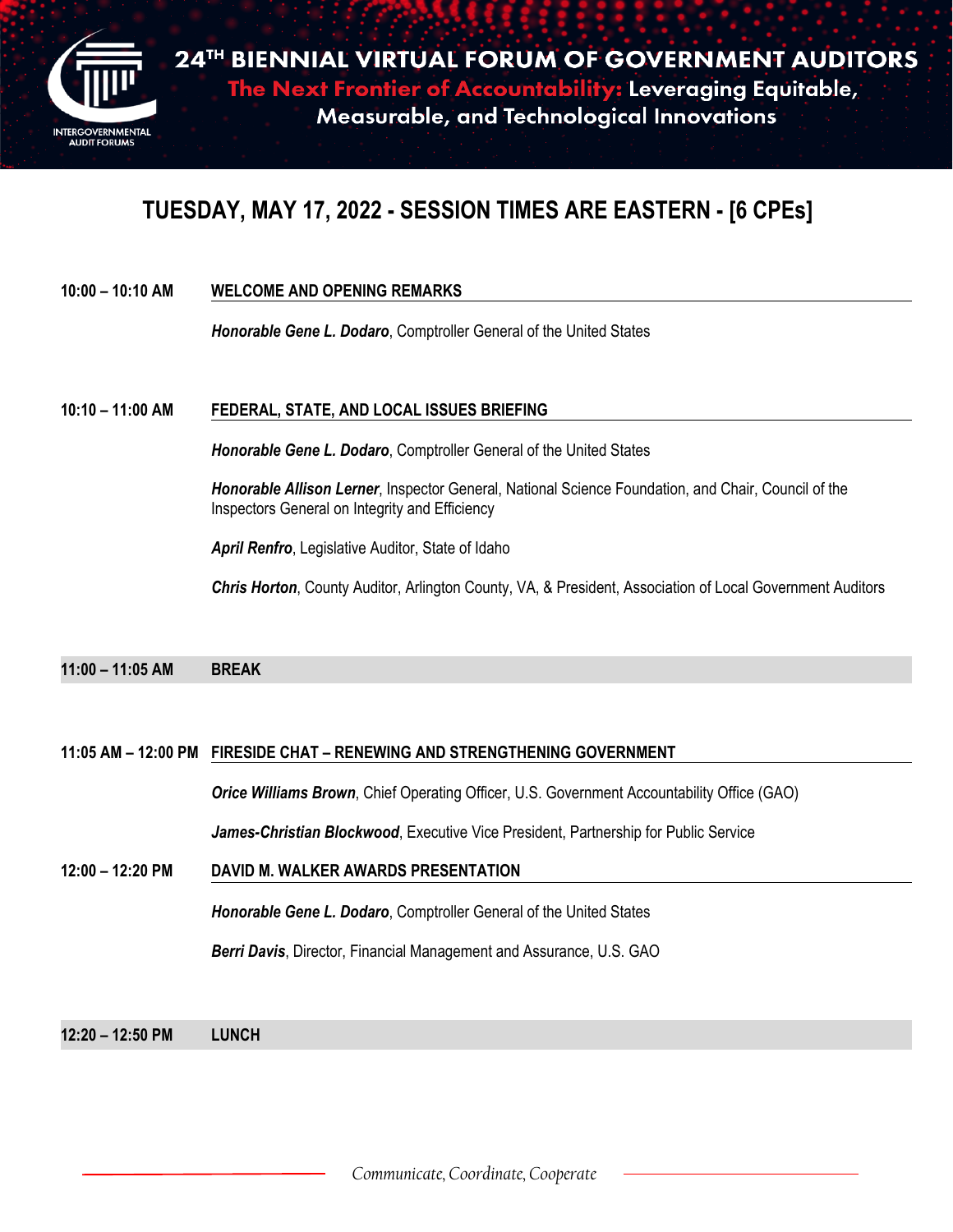

**2 4 T H BIENNIAL VIRTUAL FORUM OF GOVERNMENT AUDITORS AL FORUM OF 1** The Next Frontier of Accountability: Leveraging Equitable,<br>Measurable, and Technological Innovations

### **12:50 – 2:05 PM DIVERSITY, EQUITY, AND INCLUSION IN AUDITS**

*Moderator: Zina D. Merritt*, Special Assistant to the Comptroller General for Diversity, Equity, and Inclusion, Office of the Comptroller General, U.S. GAO

*Terell P. Lasane, Ph.D.*, Assistant Director, Center for Evaluation Methods and Issues, Applied Research and Methods, U.S. GAO

*Kymber Waltmunson*, County Auditor; *Luc Poon*, Principal Management Auditor, King County, Washington

*Mark de la Rosa*, Director of Audits; *Hunter Wang*, Audit Manager; *Majeedah Wesley*, Staff Auditor, Office of the Controller, City and County of San Francisco, California

**2:05 – 2:10 PM BREAK**

### **2:10 – 3:00 PM PANDEMIC FUNDING OVERSIGHT**

*Moderator/Opening Remarks: Honorable Sandra Bruce*, Inspector General, U.S. Department of Education

*Christopher Cooper*, Special Agent-in-Charge, Office of Inspector General, U.S. Department of Labor

*Timothy Eagle*, Branch Chief of Data Science, Office of Inspector General, U.S. Department of Labor

*Sara Dendas*, Deputy Chief-Data Officer, Pandemic Response Accountability Committee

*Hong (Jo) Zhou*, Analytics and Data Science Lead, Pandemic Response Accountability Committee

### **3:00 – 4:00 PM DEMONSTRATION OF GAO'S ANTIFRAUD RESOURCE**

*Moderator: Rebecca Shea*, Director, Forensic Audits and Investigative Service, U.S. GAO

*Amber Gray*, Senior Analyst, Forensic Audits and Investigative Service, U.S. GAO

*Steven R. Putansu*, Senior Methodologist and Assistant Director, Applied Research and Methods, U.S. GAO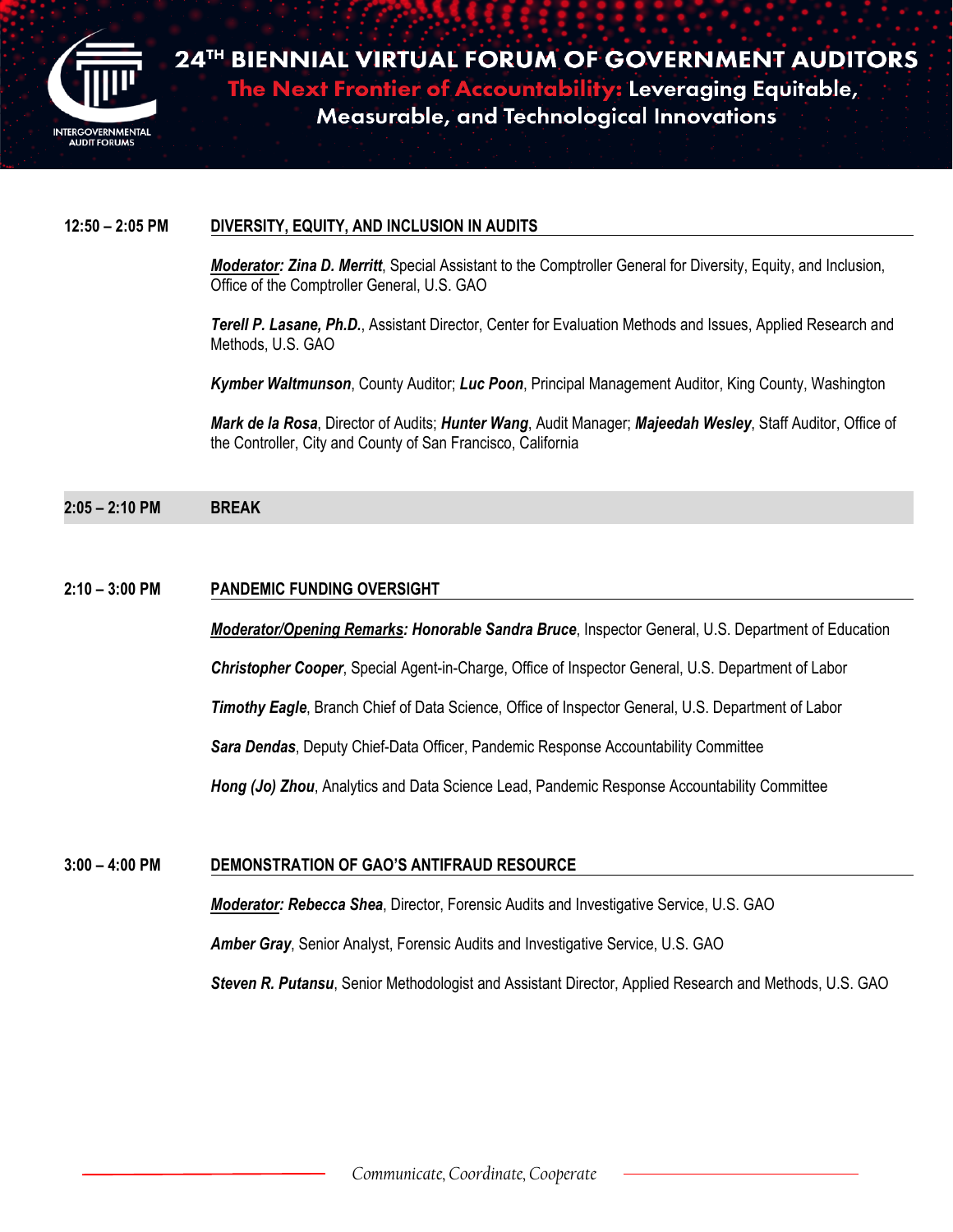

**2 4 T H BIENNIAL VIRTUAL FORUM OF GOVERNMENT AUDITORS AL FORUM OF 1 The Next Frontier of Accountability: Leveraging Equitable,** Measurable, and Technological Innovations

### **WEDNESDAY, MAY 18 2022 – SESSION TIMES ARE EASTERN - [6.5 CPEs]**

**10:00 – 10:05 AM WELCOME BACK REMARKS**

*Ophelia Robinson*, Executive Director, Intergovernmental Audit Forums

# **10:05 – 10:55 AM KEYNOTE: THE MORAL OBLIGATION OF AUDITOR INTEGRITY—AVOIDING CONFLICTS OF INTEREST** *Moderator: Jim Lager*, Deputy Ethics Counselor, U.S. GAO

*Max H. Bazerman*, Jesse Isidor Straus Professor of Business Administration, Harvard University

**10:55 – 11:00 AM BREAK**

**11:00 – 11:50 AM MONITORING PANDEMIC FUNDING PERFORMANCE – STATE OF CALIFORNIA CASE STUDY** *Moderator: Laura G. Kearney*, Audit Principal, California State Auditor's Office

*Mark Reinardy*, Senior Auditor Evaluator III, California State Auditor's Office

**11:50 – 11:55 AM BREAK**

### **11:55 AM – 12:55 PM INFRASTRUCTURE INTERGOVERNMENTAL COORDINATION**

*Moderator: Paige Mellerio*, Associate Legislative Director, National Association of Counties *Jason Miller*, Deputy Director for Management, Office of Management and Budget *Angelina Panettieri*, Legislative Director, National League of Cities *Elizabeth Repko*, Director, Physical Infrastructure, U.S. GAO